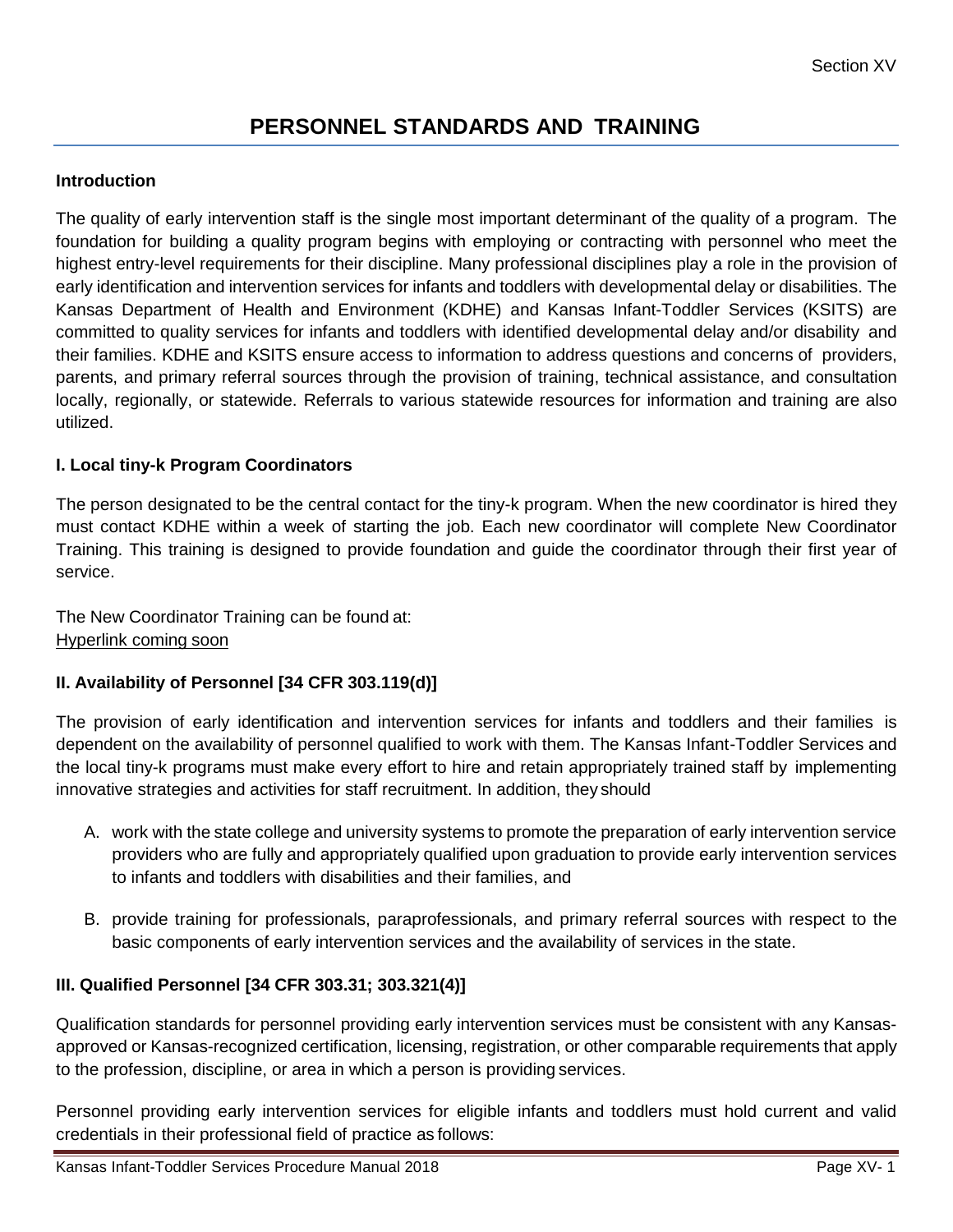- A. *Audiologists* must be licensed by the Kansas Department for Aging and Disability Services.
- B. *Marriage and Family Therapists* shall be licensed by the Kansas Behavioral Sciences Regulatory Board.
- C. *Nurses* must be licensed as registered professional nurses by the Kansas Board of Nursing.
- D. Each *Nutritionist* shall be a dietician licensed by the Kansas Department for Aging and Disability Services [34 CFR 303.31; 303.13(c)].
- E. *Occupational Therapists* must be registered by the Kansas Board of Healing Arts.
- F. *Orientation and mobility specialists* must be credentialed by meeting standards established by the Association for Education and Rehabilitation of Blind and Visually Impaired, Association of Orientation and Mobility Specialists, Certified Orientation and Mobility Specialists.
- G. Each *physician*, including each *pediatrician*, shall be licensed by the Kansas Board of Healing Arts and board certified in the specialty area.
- H. *Physical Therapists* shall be licensed by the Kansas Board of Healing Arts.
- I. Each *Psychologist* must be licensed by the Kansas Behavioral Sciences Regulatory Board or licensed as a school psychologist by the Kansas State Board of Education.
- J. *Social workers* must hold a current and valid license issued by the Behavioral Sciences Regulatory Board, at the Licensed Bachelor Social Worker (LBSW), Licensed Master Social Worker (LMSW), Licensed Specialist Clinical Social Worker (LSCSW), or Temporary Licensed Master's Social Worker (TLMSW or LMSWT) level.
- K. Each *special educator* shall be licensed by the Kansas State Board of Education in Early Childhood Special Education or Early Childhood Unified Education.
- L. *Speech-Language Pathologists* must be licensed by the Kansas Department for Aging and Disability Services.
- M. Each *Teacher of the Hearing Impaired* shall be licensed as a teacher of the hearing impaired by the Kansas State Board of Education.
- N. Each *Teacher of the Blind and Visually Impaired* shall be licensed as a teacher of the blind and the visually impaired by the Kansas State Board of Education.
- O. *Paraprofessionals* in the local tiny-k programs providing early intervention support must meet the requirements set forth by the Kansas State Board of Education.
- *P.* The *Family Service Coordinator (FSC)* shall
	- 1) have a bachelor's degree in education, health studies, nutrition, social welfare, or the human services field. Additionally, each individual working as a family service coordinator with a local tiny-k program before June 1, 2013 will be grandfather and viewed as meeting requirements.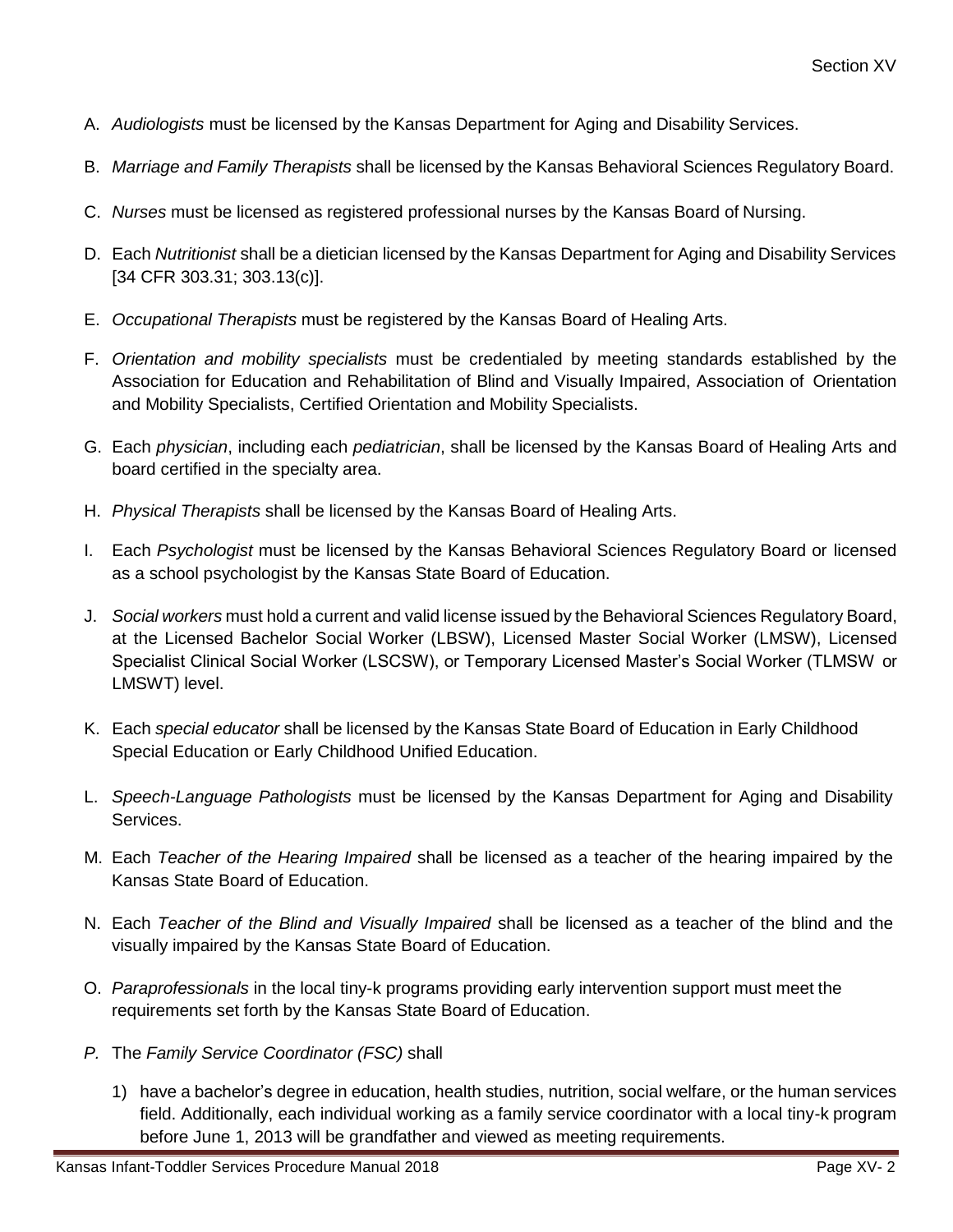- 2) have experience in early childhood development,
- 3) have successfully completed the Introduction to Family Service Coordination training within three months of assuming their role,

The FSC Training Plan can be found at: [http://www.ksits.org/download/Family\\_Service\\_Coordination\\_Training\\_Plan.doc](http://www.ksits.org/download/Family_Service_Coordination_Training_Plan.doc)

- 4) complete 8 hours of in-service training annually that is related to family service coordination,
- 5) participate annually in state or locally sponsored early intervention training to ensure efficiency of the program, services, rules, regulations, policies, and procedures set forth by the Kansas Infant-Toddler Services,
- 6) have demonstrated knowledge and understanding about the nature and scope of medical, social, educational and other services which are accessed by eligible infants and toddlers and their families, and
- *7)* be selected from the profession most immediately relevant to the child's or family's needs (or otherwise be qualified to carry out all applicable responsibilities).

### **IV. Continuing Education for Credentialed Professionals and Paraprofessionals**

Continuing education experience is required to maintain current license, registration, or certification for personnel providing early intervention services.

- A. Continuing education experience must include discipline or cross-discipline offerings when the offerings are clearly related to the enhancement of the practice, value, skills, and knowledge of working with children with special needs, from birth through age three, and their families.
	- 1) The content of the continuing education training must focus on young children with disabilities, with developmental delay, or with at-risk conditions, and their families. More specifically, the content shall include a focus on
		- a) young children: birth through three. This age range supports the perception of seamless services between Part C and Part B programs; or
		- b) young children with developmental delay, with a disability, or are at risk for developmental delay;  $\alpha$ r
		- c) services/intervention techniques/special strategies for working with young children and their families; or
		- d) special materials and equipment relevant to the special needs of infants and toddlers eligible for Part C of IDEA; or
		- e) other relevant resources to meet the needs of infants and toddlers and their families.
- B. Where continuing education is a requirement for license, certification, or registration renewal, a minimum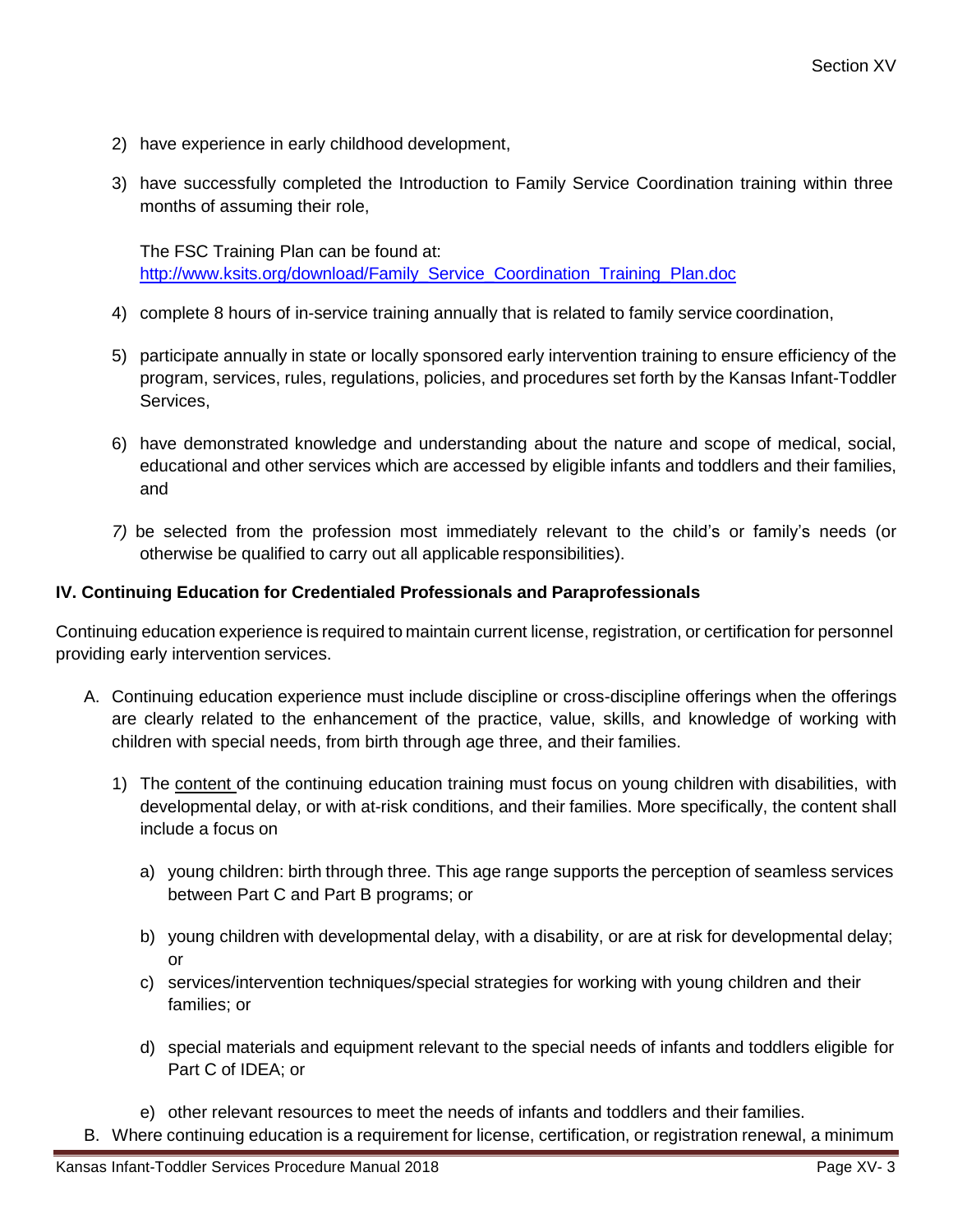of one third of the required number of credits, units, points, or hours shall focus on the content noted in Paragraph A-1 above. **Exception:** one third of the required continuing education hours for **early childhood special educators** shall be relevant to children with special needs, from birth through age 2, and their families.

C. Where there is no continuing education requirement for professional credential renewal, 24 continuing education hours over a 3-year period shall be required which will focus on the content described in Paragraph A-1 above.

# **V. Personnel Qualifications for State Categorical Aid Reimbursement**

Information about state categorical aid reimbursement may be found in the *KSDE Special Education Reimbursement Guide* at [http://www.ksde.org/Default.aspx?tabid=2583 \(](http://www.ksde.org/Default.aspx?tabid=2583)updated annually).

# **VI. System of Personnel Development [34 CFR 303.118]**

The Kansas Department of Health and Environment (KDHE) and Kansas Infant-Toddler Services (KSITS) are committed to quality services for infants and toddlers with identified developmental delay and/or disability and their families. Recognizing the need for comprehensive and on-going training related to the complexities of the early intervention system, KDHE and KSITS ensure access to information to address questions and concerns of providers, parents, and primary referral sources through the provision of technical assistance, training, and consultation. Lead agency personnel are available to make visits to local tiny-k programs, confer by phone, arrange conference calls, and provide written information in response to concerns and requests. KSITS also contracts with other consultants and programs at the state and national level for additional training and technical assistance.

A. Office of Special Education Programs (OSEP) Required Training

Training should be available to all individuals involved in the referral, identification, intervention, and transition of an infant or toddler with disabilities and his family. This includes the parents, paraprofessionals, and the primary referral source. This comprehensive system of personnel development must include the following training:

- 1) Basic components of early intervention services (EIS) available in Kansas;
- 2) Implementation of innovative strategies and activities for the recruitment and retention of EIS providers;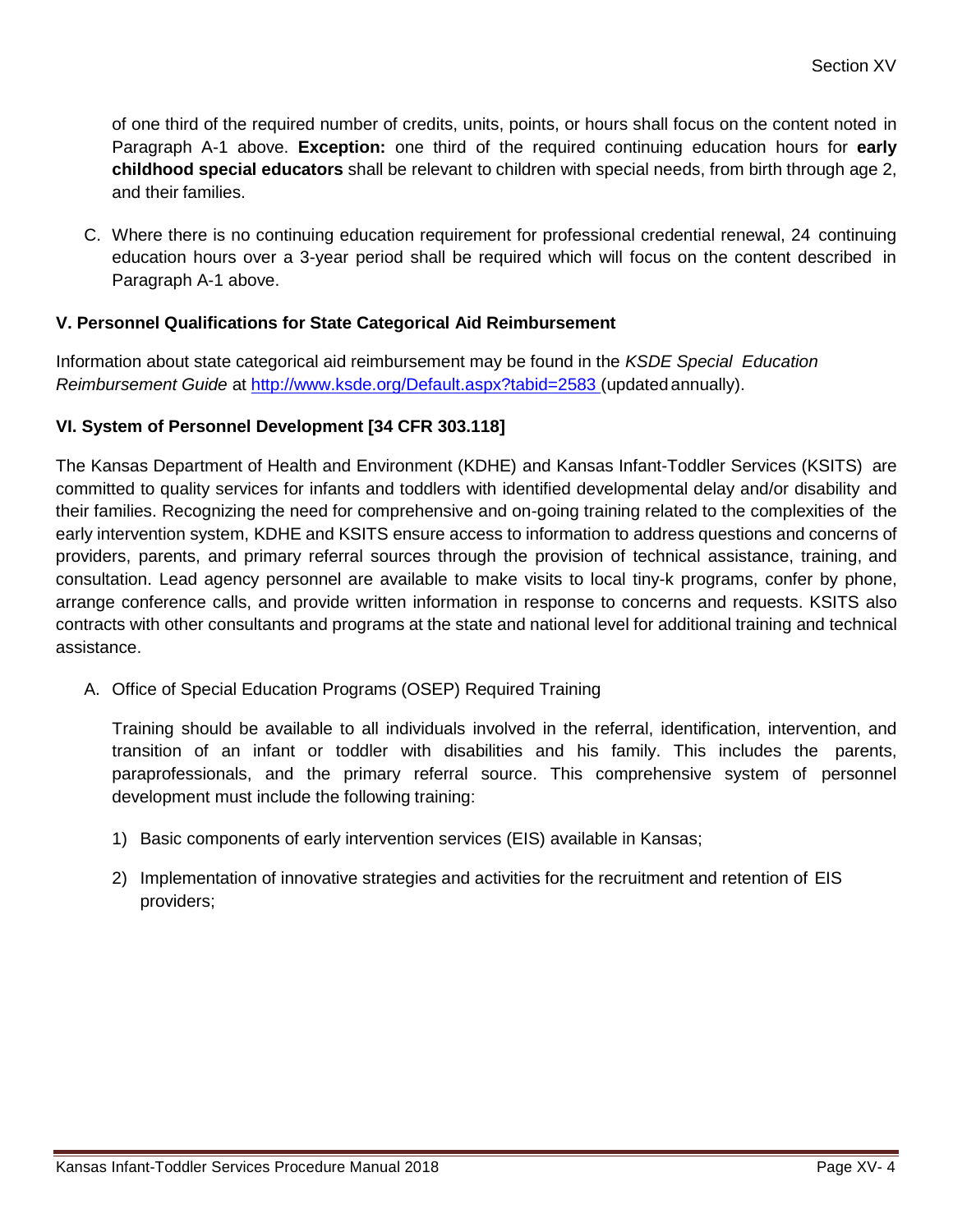- 3) Promoting the preparation of EIS providers who are fully and appropriately qualified to provide EIS; and
- 4) Coordinating transition for infants and toddlers and their families from local tiny-k programs to another program, e.g., Part B, Head Start, Early Head Start, or another appropriate program.
- B. Kansas Programs Related to a Comprehensive System of Professional Development

The following list is not comprehensive. As needs are identified, additional professional development activities are created.

1) Kansas Inservice Training System (KITS)

KITS is a program of the Kansas University Center on Developmental Disabilities at Parsons and is supported through funding from the Kansas Infant-Toddler Services at KDHE and the Kansas State Department of Education.

The KITS project is designed to provide a training and resource system through collaborative training and technical assistance activities on a comprehensive statewide basis. Additionally, parents, staff of agencies collaborating with these local tiny-k programs, and referral sources are afforded the opportunity to be involved in all activities associated with the project. The comprehensive system is realized through four identified system components of collaboration: linkages, information services, training, and technical assistance.

Additional information related to the Kansas Infant-Toddler Services professional development opportunities as well as updated information on KITS trainings and other trainings of relevance to local tiny-k programs can be found on the KITS Collaborative Training Calendar on their website at [http://www.kskits.org/training/.](http://www.kskits.org/training/)

2) Regional and Statewide Meetings

Regional and statewide early intervention meetings are conducted by the Kansas Infant-Toddler Services to provide a regular and ongoing means of technical assistance and training to local programs. These meetings may take place face-to-face, by phone conference, or by webinar. A representative of each local tiny-k program is expected to attend.

3) Kansas Resource Guide

This resource guide is a toll-free help line and web site available to families, providers, referral sources, and others to provide information concerning resources, or to refer calls to a person who can provide the necessary information. At 1-800-332-6262 (V/TDD), it is answered from 8 AM to 5 PM, Monday through Friday on regularly scheduled work days. An expanded listing and range of services available in Kansas is available at [http://www.ksresourceguide.org/.](http://www.ksresourceguide.org/) It provides links to preventive, diagnostic, and community resources for Kansans with and without a disability. An email address to post questions is also available at: [ksresourceguide@kdheks.gov](mailto:ksresourceguide@kdheks.gov)